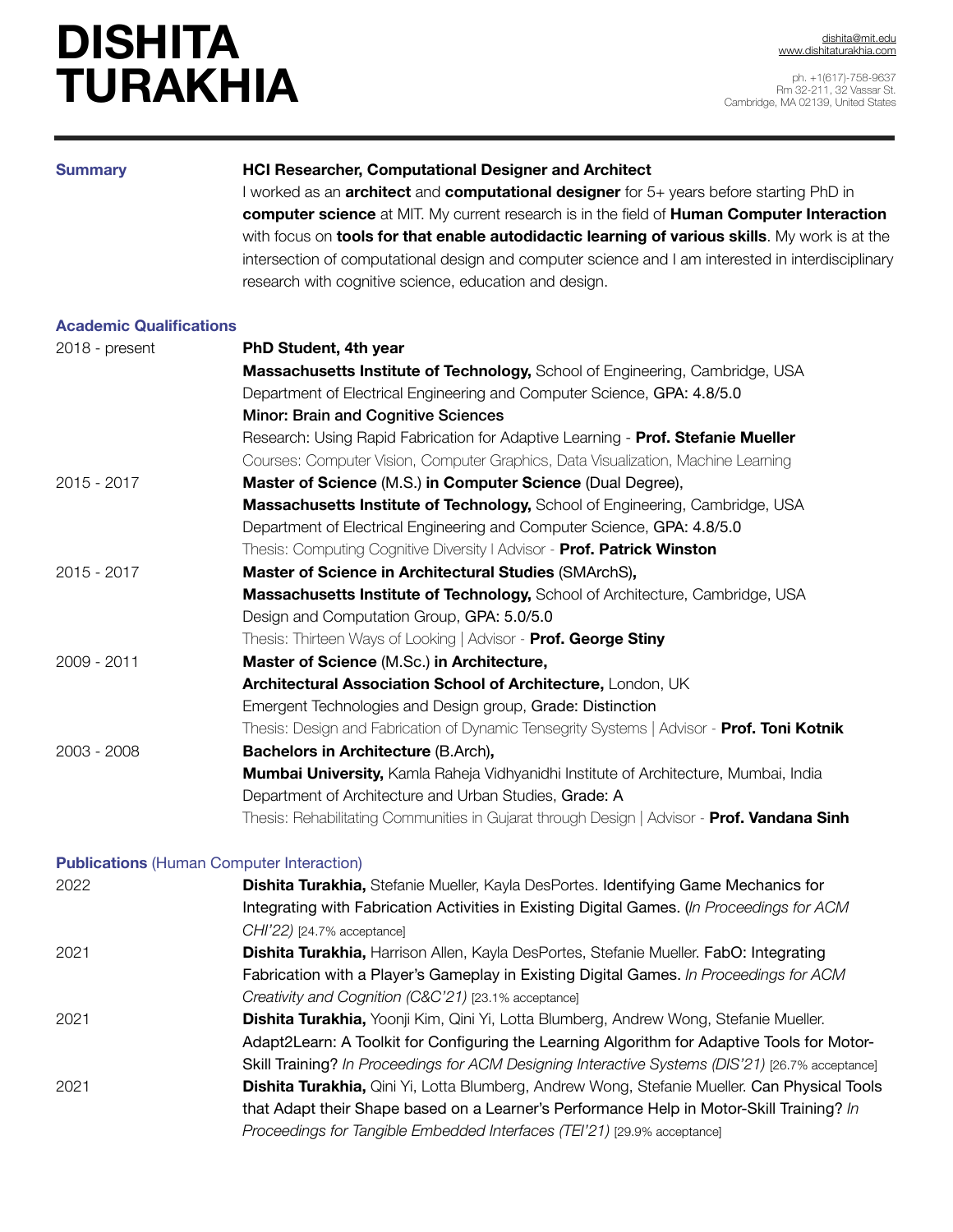### **Workshops and Demos** (Human Computer Interaction)

| 2022 [Workshop] | Dishita Turakhia, Paulo Blikstein, Nathan Holbert, Marcelo Worsley, Jennifer Jacobs, Fraser  |
|-----------------|----------------------------------------------------------------------------------------------|
|                 | Anderson, Jun Gong, Kayla DesPortes, and Stefanie Mueller. Reimagining Systems for Learning  |
|                 | Hands-on Creative and Maker Skills. In Conference on Human Factors in Computing Systems      |
|                 | Extended Abstracts (CHI '22 Extended Abstracts)                                              |
| 2021 [Demo]     | <b>Dishita Turakhia,</b> Yoonji Kim, Qini Yi, Lotta Blumberg, Andrew Wong, Stefanie Mueller. |
|                 | Designing Adaptive Tools for Motor Skill Training In The Adjunct Publication for ACM         |
|                 | Symposium on User Interface Software and Technology (UIST'21)                                |

**Publications** (Computational Design and Architecture)

| 2016 | Dishita Turakhia. Spatial Cognition: Significance of Scientific aspects in Architectural Design.  |
|------|---------------------------------------------------------------------------------------------------|
|      | In Conference on Academy for Neuroscience in Architecture (ANFA)                                  |
| 2016 | Michael Budig, Dishita Turakhia. Crafting Skins. In Proceedings for Association for Architectural |
|      | Education (AAE)                                                                                   |
| 2013 | <b>Dishita Turakhia.</b> Dynamic Tensegrity Systems. In Conference on Computer-Aided              |
|      | Architectural Design Research in Asia (CAADRIA)                                                   |
| 2013 | Dishita Turakhia. Generative Algorithm for Non-regular Dynamic Tensegrity Systems. In             |
|      | Proceedings for Shape Modeling International (SMI)                                                |

#### **Awards and Fellowships**

| 2022 | Meta (Facebook) Research Ph.D. Fellowship,                                                        |
|------|---------------------------------------------------------------------------------------------------|
|      | AR/VR category, Funding for up to 2 years ~\$200k (Awarded to top 1.5% from 2300+ applicants)     |
| 2021 | <b>Facebook Fellowship Finalist,</b>                                                              |
|      | AR/VR category, In top 3.5% applicants out of 2,163 applications                                  |
| 2019 | <b>MISTI-Germany Grant, Massachusetts Institute of Technology, University of Stuttgart</b>        |
|      | Funding for collaboration research project with researchers at University of Stuttgart            |
| 2018 | <b>Edwin S. Webster Graduate Fellowship, Massachusetts Institute of Technology</b>                |
|      | 1 year tuition fellowship towards PhD from dept. of Electrical Engineering & Computer Science     |
| 2018 | Grace Hopper Student Scholar, Anita B. Org.                                                       |
|      | Awarded scholarship (Sponsored by Netflix), attended GHC conference (33000 women attendees)       |
| 2017 | <b>Bill Mitchel Graduate Fellowship, Massachusetts Institute of Technology</b>                    |
|      | Awarded research grant for SMArchS thesis on Socially Intelligent Machines                        |
| 2016 | <b>MISTI-Chile Grant, Massachusetts Institute of Technology</b>                                   |
|      | Awarded travel fund to design a origami robot using digital fabrication at UAI, Santiago, Chile   |
| 2015 | <b>Research Fellowship, Massachusetts Institute of Technology</b>                                 |
|      | Awarded by dept. of Architecture, with Prof. Larry Sass - to develop modular digitally fabricated |
|      | structural systems for affordable housing                                                         |
|      |                                                                                                   |

|      | Grants (awarded to my PI, Stefanie Mueller for my current research projects on Adaptive Learning) |
|------|---------------------------------------------------------------------------------------------------|
| 2020 | <b>Microsoft Faculty Fellowship (\$200k)</b>                                                      |
| 2019 | <b>NSF Career Small (\$300k)</b>                                                                  |
| 2019 | <b>MIT Integrated Learning Initiative (\$250k)</b>                                                |
| 2018 | <b>MIT.Nano</b> (\$200k)                                                                          |
| 2018 | <b>NSF Career (\$500k)</b>                                                                        |
| 2018 | <b>MIT Integrated Learning Initiative (\$250k)</b>                                                |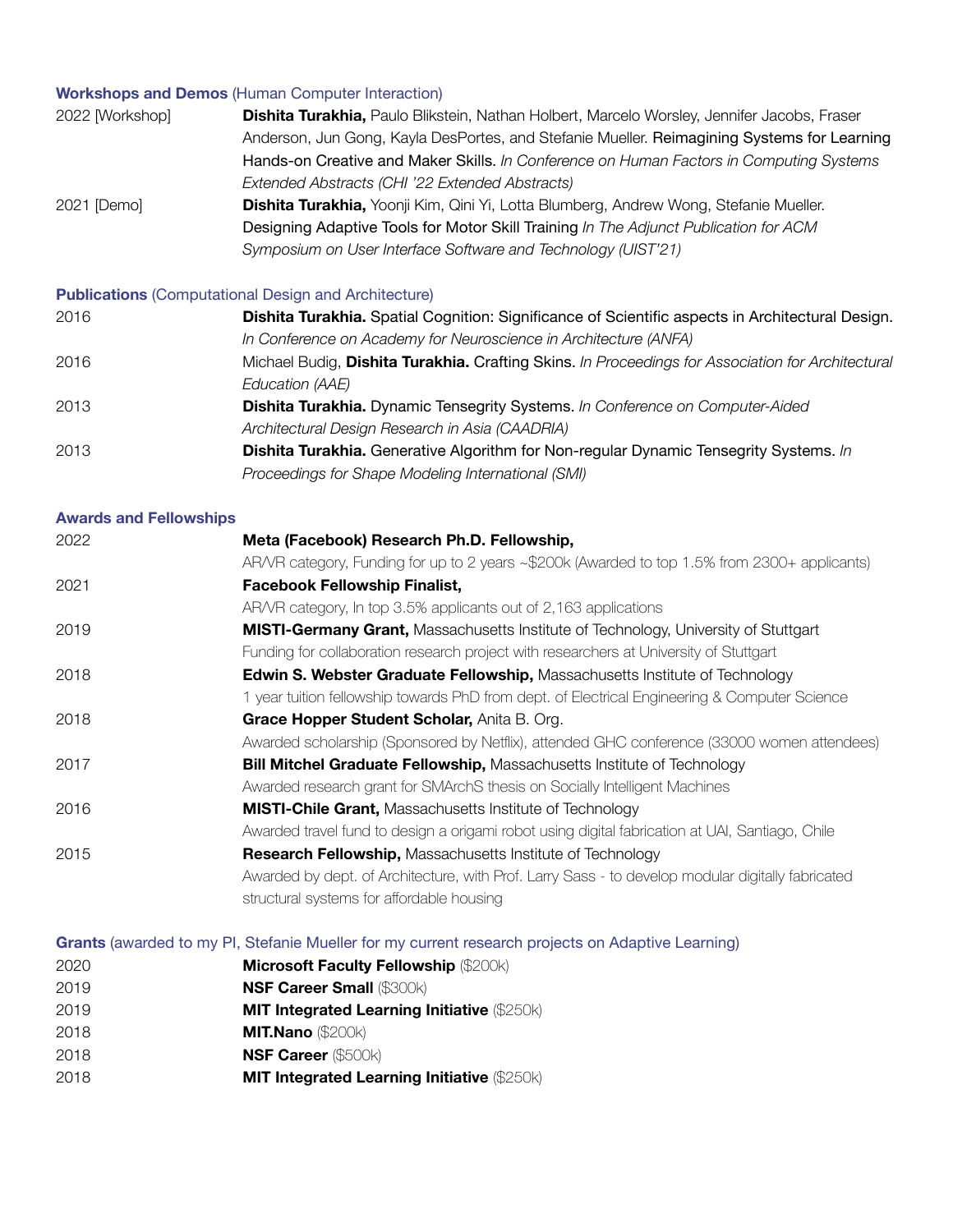|                     | <b>Research Experience (Human Computer Interaction)</b>                                              |
|---------------------|------------------------------------------------------------------------------------------------------|
| 2017 - 2018         | Researcher, Computer Science Artificial Intelligence Laboratory (CSAIL), MIT                         |
|                     | Human Computer Interaction Engineering (HCIE) Group   P.I. - Prof. Stefanie Mueller                  |
|                     | Research: Developed adaptive learning systems for motor skill learning                               |
|                     | <b>Research Experience (Computational Design and Architecture)</b>                                   |
| 2016                | <b>Research Assistant, School of Architecture and Planning (SA+P), MIT</b>                           |
|                     | Computational Fabrication Group   P.I. - Prof. Larry Sass                                            |
|                     | Research: Developed modular rapid fabrication technique for housing                                  |
| 2015                | <b>Research Assistant, Singapore University of Technology and Design</b>                             |
|                     | Architecture and Sustainable Design   P.I. - Prof. Michael Budig                                     |
|                     | Research: Studied structural properties of sheet assembly structures through experiments             |
| 2008                | Exchange Student Researcher, Bern University of Applied Sciences, Switzerland                        |
|                     | Research: Studied Housing typologies in India (3 Cities) and Switzerland (1 City)                    |
|                     | <b>Teaching Experience (Human Computer Interaction)</b>                                              |
| 2021 (Fall)         | Teaching Assistant, School of Engineering, MIT                                                       |
|                     | Course: 6.034, 6.844 - Artificial Intelligence   Instr. - Dr. Kimberle Koile, Prof. Randall Davis    |
|                     | Taught: Recitations for the 20+ students of a (250+ enrollment) class on Artificial Intelligence     |
|                     | Head TA for grad version of the course the that examines AI from technical, social, and ethical lens |
| 2021 (Summer)       | <b>Online Learning Facilitator, Schwarzman College of Computing, MIT</b>                             |
|                     | Online Course: Al and Automation for Enterprise   Instr. - Prof. Sertac Karaman, Prof. Daniela       |
|                     | Rus, Prof. Jim Glass, Prof. Julie Shah, and Prof. David Autor                                        |
|                     | Taught: Facilitated discussion groups with 25+ course participants on ethics and human side of AI    |
|                     | and automation in industry applications                                                              |
| 2020 (Fall)         | Teaching Assistant, School of Engineering, MIT                                                       |
|                     | Course: 6.928 - Leading Creative Teams   Instr. - Prof. David Níno                                   |
|                     | Taught: Key leadership skills for creative problem-solving and team building                         |
| 2018 (Fall)         | Teaching Assistant, School of Engineering, MIT                                                       |
|                     | Course: 6.810 - Engineering Interactive Technologies   Instr. - Prof. Stefanie Mueller               |
|                     | Taught: Design and building of sensor, actuator based interactive hardware devices                   |
| 2017 (Spring)       | Teaching Assistant, School of Architecture, MIT                                                      |
|                     | Course: 4.541 - Shape Grammar   Instr. - Prof. George Stiny                                          |
| 2017 (Fall, Spring) | Online Course Facilitator, MIT-CSAIL, MIT                                                            |
|                     | Course: Human-Computer Interaction for User Experience Design  Instr. - MIT Professors               |
|                     | Taught: Design theories and application strategies for UX design to 50+ course participants across   |
|                     | the world, graded their weekly assignments and provided feedback                                     |
|                     | <b>Teaching Experience (Computational Design and Architecture)</b>                                   |
| 2017 (Fall)         | <b>Workshop Tutor, Aalto Technical University</b>                                                    |
|                     | Topic: Spatial Cognition in Design.                                                                  |
|                     | Taught: Exploring immersive design UI for architects using AR, VR, and XR                            |
| 2012 - 2014         | Visiting Tutor, KRVIA, Mumbai University                                                             |
|                     | Topic: Computational Design.                                                                         |
|                     | Taught: Parametric design to 80+ architecture students                                               |
| 2011 - 2013         | <b>Workshop Tutor, Bhartiya Vidhyapeeth University</b>                                               |
|                     | Topic: Parametric design and construction of architectural structures (2 workshops)                  |
|                     | Taught: Parametric design, rapid prototyping, material testing and construction techniques           |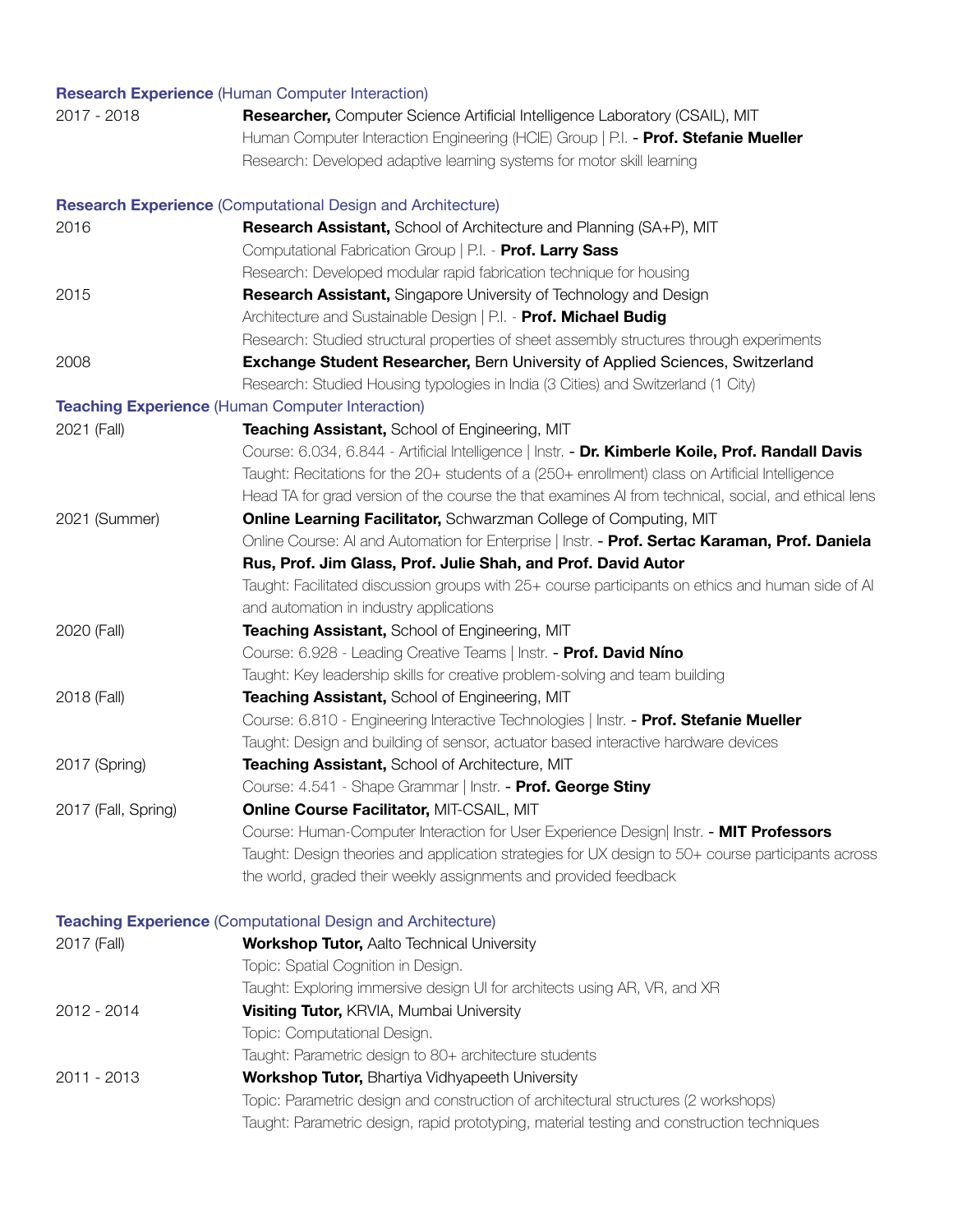| <b>Teaching Certification</b>   |                                                                                                              |
|---------------------------------|--------------------------------------------------------------------------------------------------------------|
| 2017 (Spring)                   | Kaufman Teaching Certification Program (KTCP), MIT                                                           |
|                                 | Teaching + Learning Lab                                                                                      |
|                                 | Key skills learned: Developing new curriculum, course material, effective teaching techniques                |
| <b>Mentoring Experience</b>     |                                                                                                              |
| 2017 - Present                  | <b>Masters Students:</b> Yini Qi (2018), Or Oppenheimer (2019), Julia Lee (2019)                             |
|                                 | <b>Undergraduate Students:</b> Lotta Blumberg (2018), Andrew Wong (2018), Bobby Rauch (2019),                |
|                                 | Harrison Allen (2019), Maaya Prasad (2020), Joshua Verdejo (2020), Carlos Castillo (2021), Thomas            |
|                                 | Adebiyi (2021), Ivy Wang (2021), Brent Lui (2021)                                                            |
|                                 | Highschool Students: Christian DeWeck (2018)                                                                 |
|                                 | <b>Professional Experience (Computational Design and Architecture)</b>                                       |
| 2013 - 2015                     | Principal Architect, Architexture Buro, Mumbai, India                                                        |
|                                 | Led design team for 2 major housing architecture projects in Goa, 3 interior projects (2 published),         |
|                                 | collaborated with product designer to fabricate recycled furniture from old magazines                        |
| 2012 - 2013                     | Project Architect, Sameep Padora and Associates, Mumbai, India                                               |
|                                 | Designed sensor based responsive facade for building using Arduino and Firefly. Computational                |
|                                 | design lead for 4 architecture and 2 interior projects                                                       |
| 2011                            | Architectural Assistant, PLP Architecture, London, UK                                                        |
|                                 | Designed parametric structures and conducted environmental analysis for projects in Abu Dhabi,               |
|                                 | Ningbo city (award winning project), Paris, and London                                                       |
| 2008 - 2009                     | Architectural Intern, BSR Architekten, Bern, Switzerland                                                     |
|                                 | Designed spatial planning for 3 competition projects in Bern (including winning project in Raiffeisen)       |
| <b>Invited Talks</b>            |                                                                                                              |
| 2020                            | HarvardX, Harvard University, Cambridge, USA                                                                 |
|                                 | Topic: Adaptive Learning of Motor Skills                                                                     |
| 2019                            | MIT iLi, MIT, Cambridge, USA                                                                                 |
|                                 | Topic: Adaptive Learning of Motor Skills                                                                     |
| 2017                            | TEDx Beacon Street, Boston, USA                                                                              |
|                                 | Topic: Can Computers be Creative?                                                                            |
| 2016                            | Bridging Synapses, San Diego, USA                                                                            |
|                                 | Topic: Significance of Scientific aspects in Architectural Design                                            |
|                                 | <b>Conference Volunteering (Human Computer Interaction)</b>                                                  |
| 2018 - present                  | Workshop Organizer: CHI ('22)                                                                                |
|                                 | Social Co-chair: C&C ('22)                                                                                   |
|                                 | <b>Reviewer:</b> CSCW ('22), CHI ('21), UIST ('20, '21), DIS ('21), TEI ('21), TOCHI ('19), IUI (2018), CHI- |
|                                 | Play ('18)                                                                                                   |
|                                 | <b>Student Volunteer:</b> UIST ('19, '20), CHI ('20), CHI- Exec Comm SV ('18)                                |
|                                 | Session Chair: C&C ('21), CHI ('20 - Cambridge)                                                              |
| <b>Leadership Certification</b> |                                                                                                              |
| 2016                            | GELP - Gordon Engineering Leadership Program, MIT                                                            |
|                                 | Key skills learned: Leading creative teams, conflict management, negotiating conflicts effectively           |